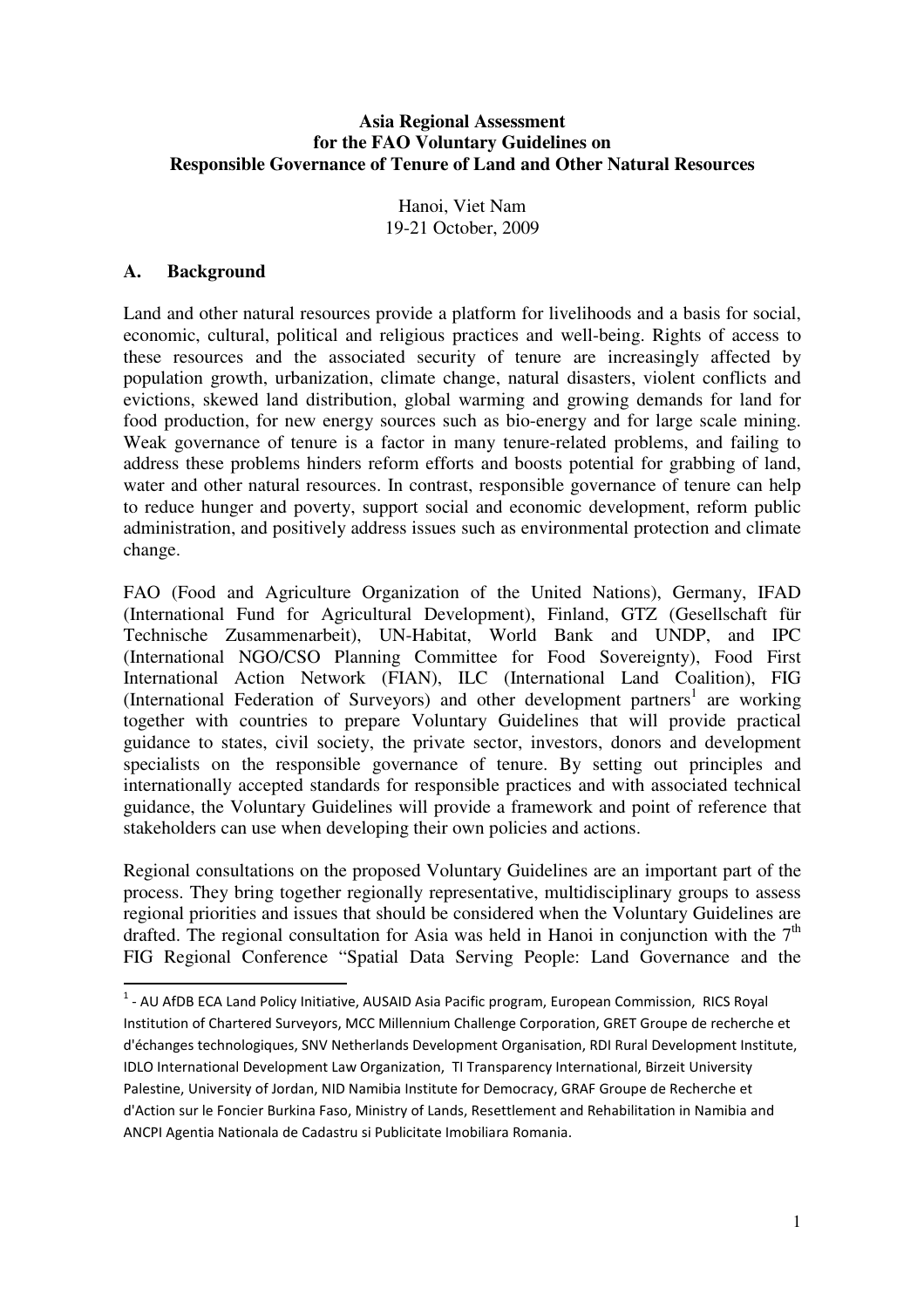Environment – Building the Capacity". The regional consultation was co-sponsored by UN-Habitat and FIG, with local organizational support provided by the Vietnam Association of Geodesy, Cartography and Remote Sensing. It was attended by 50 people from 15 countries of the region (Bangladesh, Bhutan, Cambodia, China, India, Indonesia, Lao People's Democratic Republic, Malaysia, Maldives, Mongolia, Nepal, Philippines, Sri Lanka, Thailand and Viet Nam) and some 20 academics, experts and others from outside the region. All brought a rich and extensive range of expertise derived from their experiences in the public sector, private sector, civil society and academia.

#### **B. Issues and actions identified at the Regional Consultation**

# **1 Implementing responsible governance of tenure of land and other natural resources will require commitment and political will at high level, adequate resources and the capacity to address challenging issues**

- Substantial political will and willingness, and respect for human rights, will be required to implement responsible governance of tenure of land and other natural resources, regardless of whether under private, communal or government ownership, and this should be promoted by building up the social consensus on its importance.
- Policy and legal frameworks governing tenure of land and other natural resources are often weak, overlapping and contradictory and should be strengthened and streamlined through participatory and transparent processes.
- Sustainability of institutions responsible for land and natural resources tenure, and their capacities, is a challenge. Decentralization could provide benefits, but may result in unsustainable structures unless supported by a feasible institutional framework. The capacities and incentive structures need to be addressed and the capacities of institutions should be enhanced through developing them into effective service providers with appropriate technology resources, open access to information and strong public awareness.
- The importance of security of tenure should be recognised, and the type of tenure may not be so significant.
- Land cannot be seen in isolation from other natural and productive resources and the strong correlation between security of tenure and food insecurity should be recognized.
- The negative consequences of weak and corrupt land administration on land management should be noted.
- Tenure insecurity should be addressed for all groups and individuals, with legal recognition of customary and indigenous rights, rights in forest resources, rights of women and vulnerable groups, etc.
- The relationships between land tenure, land use, land rights, human rights and agrarian reform should be seen as cross cutting and integrated.
- Cooperation between agencies responsible for administration of land and other natural resources should be improved through greater multi-stakeholder collaboration.
- Importance of inclusively and transparently established land records and cadastral maps as basis for good land management should be recognized.
- The importance of land administration to support sustainable development, formal/informal/customary dispute resolution and reduction of social conflicts should be promoted.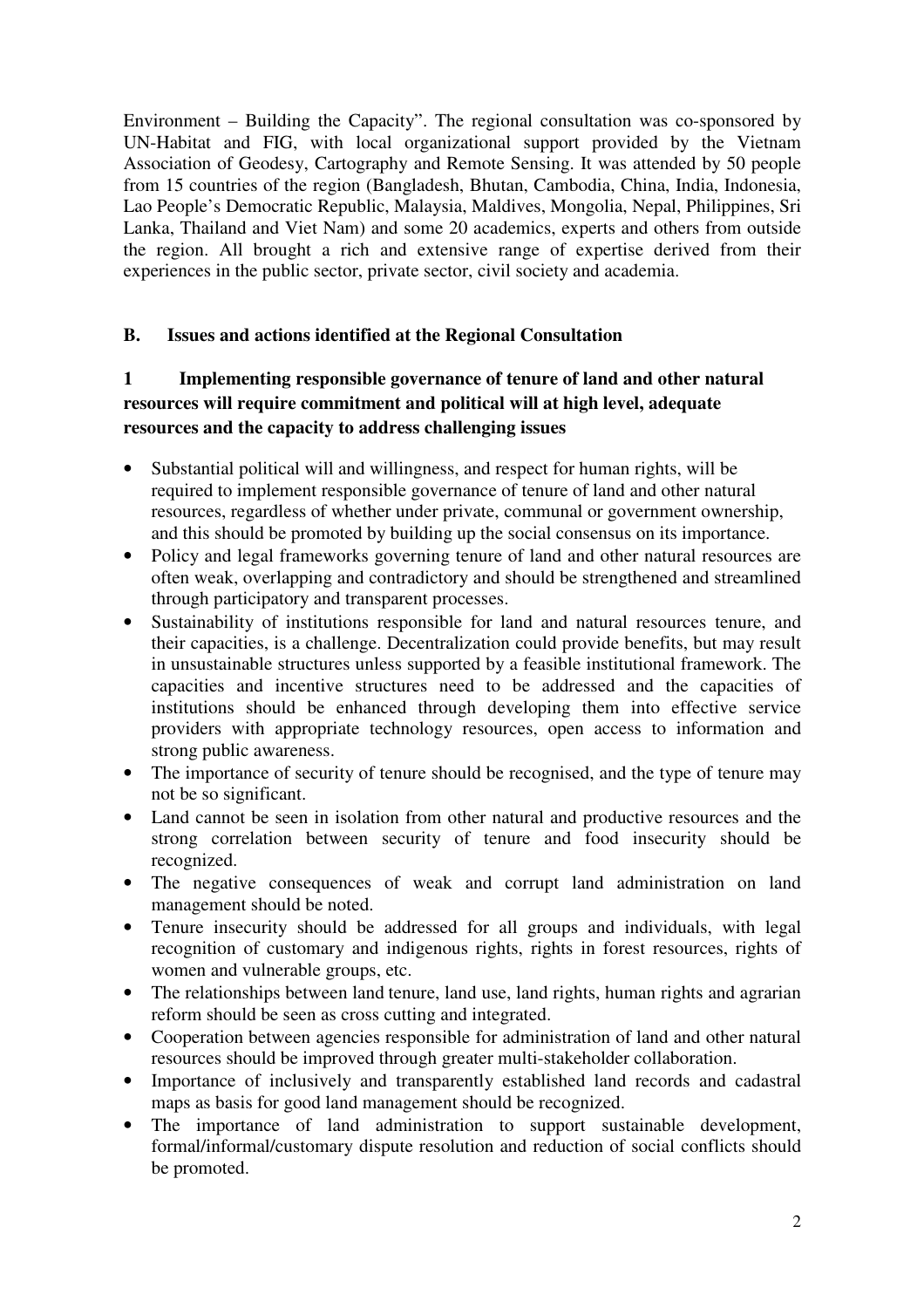- The importance of land administration for accurate cadastral surveys, transparent land registration and resolving disputes on boundaries and rights should be noted.
- The importance of improving policy and inventories on state/public land (inclusive of local communal and private claims on land) and making available related information to the public should be noted.
- The importance of establishing feasible mechanisms for the protection and conservation of state public lands should be recognised.
- The importance should be noted of efficient, independent, impartial and accessible judicial and non-judicial dispute resolution and mediation mechanisms on often unbalanced competition over land and natural resources in preventing conflicts.
- The importance of increased donor support and coordination to improve governance of tenure of land and natural resources should be noted.
- The importance of increased donor support in capacity building in land administration should be noted.
- Safeguards against and monitoring of foreign direct investments involving land purchases or leasing particularly in areas with communal land tenure arrangements are needed to prevent land grabbing. Specifically, there must be interim protective measures to ensure effective protection against land grabbing and dispossession.
- The importance of combating corruption in land administration as a mean to enhance overall development and good governance should be promoted.
- Government performance on the International Conference on Agrarian Reform and Rural Development (ICARRD) recommendations should be monitored and FAO initiatives on follow-up ensured.

### **2 The governance of tenure of natural resources, although different in some respects from that of land, should share similar actions in response to the challenges**

- The possible impacts of government programmes of classification, demarcation and clarification of different types of use and ownership of natural resources and land (including demarcation of private lands for titling or identifying suitable public lands for investments etc.) should be monitored and accountability ensured through greater public participation and public decision making, and through improved access to and transparency of information.
- Common property resources are often undervalued and subject to increasing privatisation. Laws and policies that address common property resources and their management should be fairly and fully implemented in the spirit of the rule of law ensuring local institutions and communities independent and accessible court systems and alternative dispute resolution processes.
- Public information about natural resources and their tenure should be made available to inform and empower the public, and civil society should be encouraged to increase their involvement and effectiveness, particularly by grassroots education and awareness-raising including by calls for accountability.
- Suitable modalities of communal tenure systems should be promoted.
- Finding the appropriate balance between the competing goals of development, environmental protection and equity should be promoted by promoting community management of land and natural resources and coordinated and integrated administration of land and natural resources at all levels.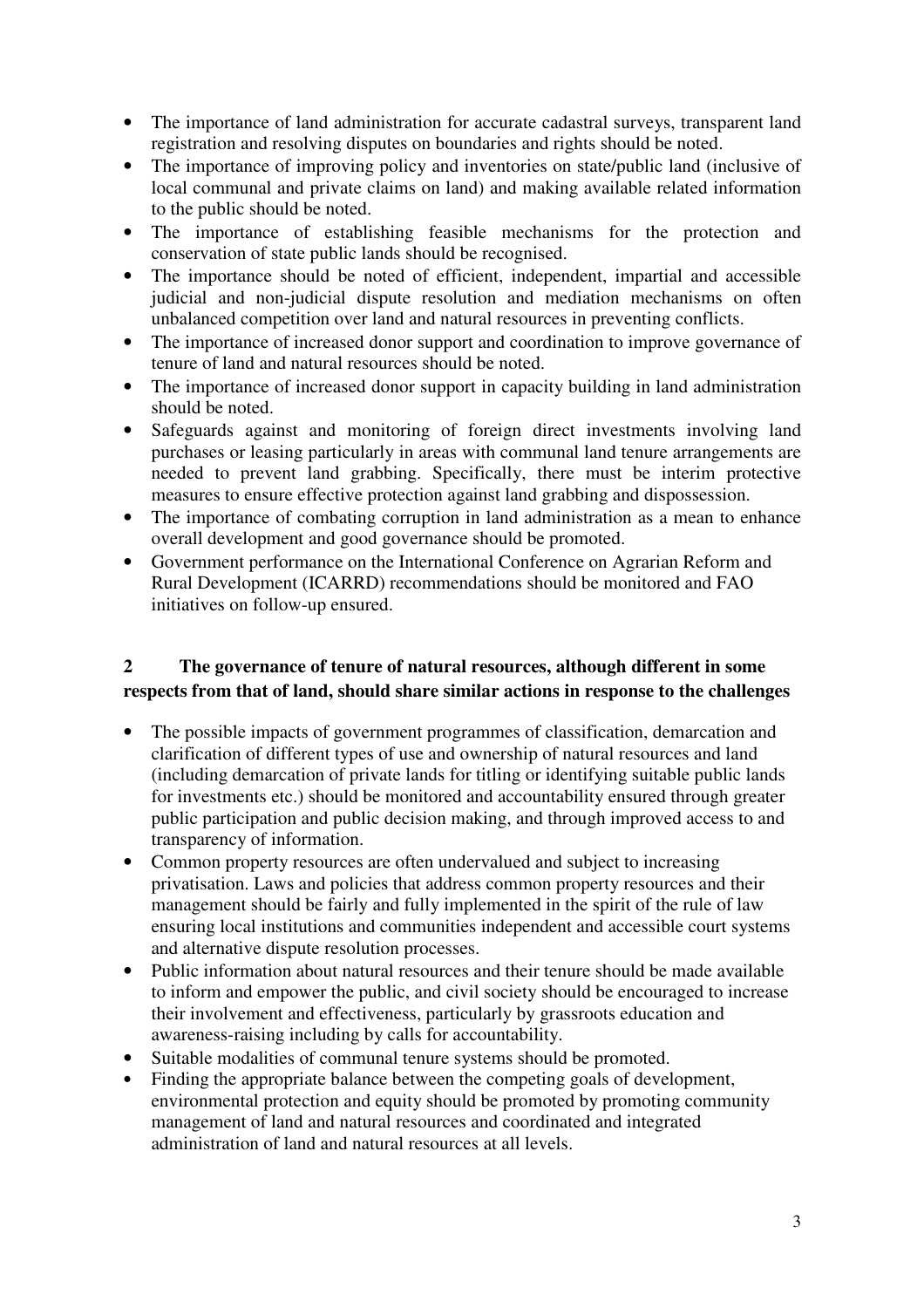• Income sharing mechanisms and recognition of local tenure arrangements for the benefit of settlers and small farmers in investments like those under the UN-REDD program should be adequately established.

# **3 Gender, indigenous people and vulnerable groups including landless peasants, bonded labour, pastoralists, fishing folks, informal sector workers and internally displaced persons and refugees, should be supported in the Asia region in the context of responsible governance of tenure of land and other natural resources**

- Comprehensive agrarian reform programmes should consider allocation of land under secure tenure to women, indigenous people and vulnerable groups, including arable land to long-term tillers and resettled former bonded labourers.
- The importance of supporting access to facilities and financing for the poor landholders as means for preventing duress sales and landlessness should be recognised.
- IDPs and refugees in post-conflict and post-disaster settings should be supported in their return to their properties.
- Key stakeholders should be sensitized to issues of gender, indigenous people and vulnerable groups' equity through appropriate education and information.
- Women, families, indigenous and vulnerable groups, particularly the long term landless, should be provided with legal protection and support that includes the prior assessment of possible socio-economic and environmental consequences of large investment policies and projects, free, prior informed consent for any land conversion or development projects, the provision of redress mechanisms and legal assistance, including fair and appropriate compensation and resettlement programmes for those affected by development projects.
- Mandatory representation of women, indigenous people and vulnerable groups in governance structures and monitoring of their impacts in decision making to improve social accountability at local level should be noted.
- Disaggregated data by gender, indigenous peoples and vulnerable groups and research on access to and control of land and natural resources (forests, fishing resources, water, etc) should be collated to enable more objective assessment and better understanding of use and relations with land and natural resources, and to promote better informed policies including in relation to social accountability and environmental sustainability.
- Women's rights to land and other natural resources should be fully recognized and recorded appropriately, and the standard practice of recognizing only the husband as the household head replaced with joint recognition.
- Gender-appropriate technologies and access to finance for women should be made available.
- Statutory recognition should be given to/speeded up for indigenous peoples' ancestral land and customary rights, including in relation to forestry and mineral rights and support provided to indigenous peoples for negotiating and enforcing laws. Laws that violate such rights should be repealed to ensure their security of tenure and the extent of progress in implementation of relevant international instruments should be monitored.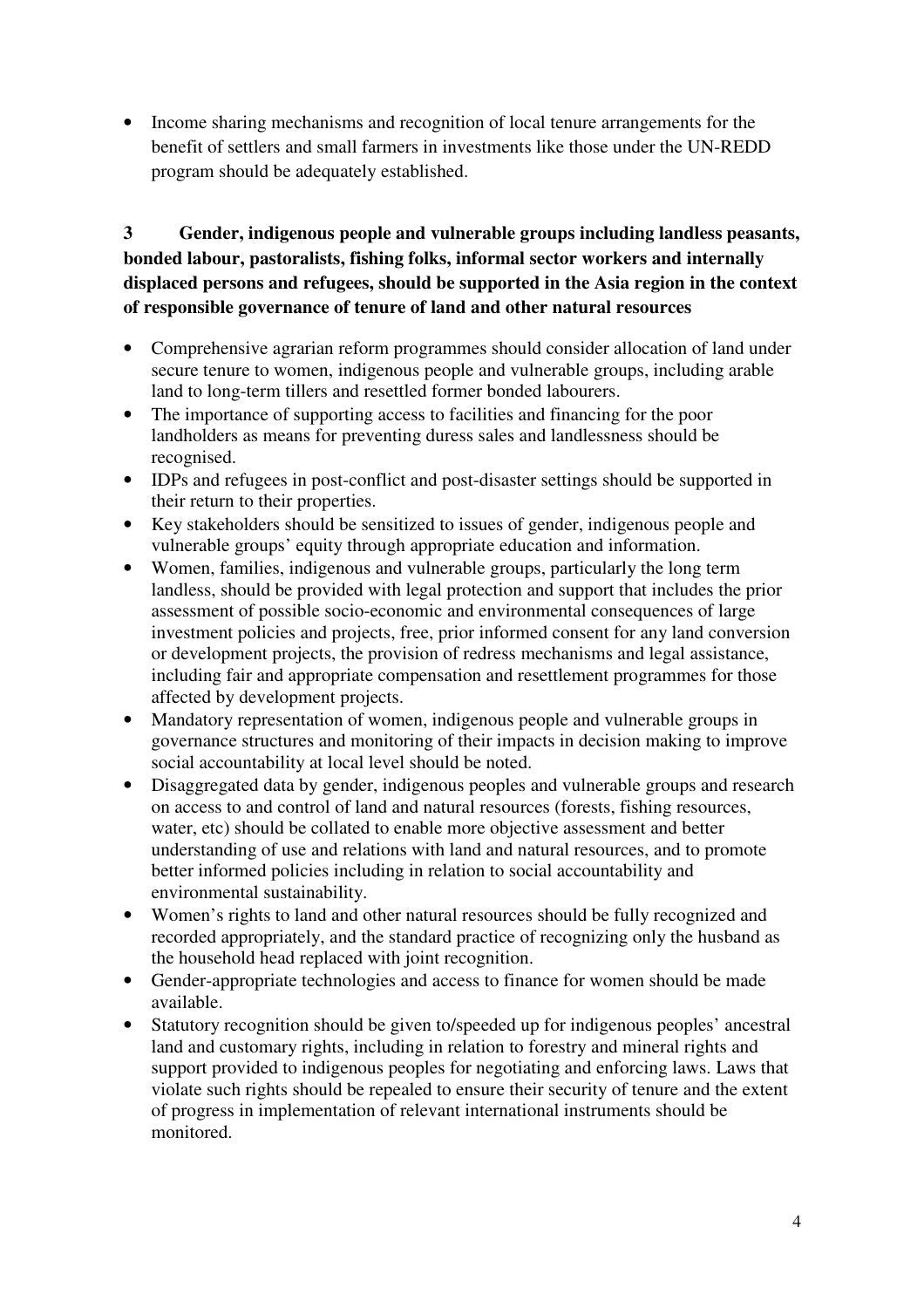- Legal protection or convention should be provided in the case of landlessness and bonded labourers. National governments should work to provide alternate sources of employment and ensure economic security of landless farmers and bonded labourers.
- Protection and compensation should be provided for tangibly and intangibly affected communities (i.e. loss of land and livelihoods, air and water pollution and other nuisance) in cases of large scale mining.

### **4 Land use and urban planning should be transformed through responsible governance to achieve sustainable cities and communities**

- Land use and urban plans should have long-term vision, should be made within the context of an overall framework of sustainability, should integrate rural and urban planning, and should take into consideration national policies and strategies. Cities should not be developed in isolation but should bring all stakeholders, including the urban poor and voiceless, to participate in the development of plans within the rights and resources available in the cities.
- Well functioning cities should work for the people, allowing allocation of land and ensuring the rights of people to social housing, clear rules and roles governing subdivision of lands in urban areas, etc.
- The importance of responsible, gender and culture sensitive and inclusive planning and efficient and effective dispute resolution mechanisms to achieve sustainable cities and communities should be recognized.
- Planning and administration systems in urban areas, underpinned by the principles of good governance and international human rights, should be designed to ensure that there is accountability and transparency in government agencies, coordination among land use agencies including in relation to natural resources issues, appropriate mechanisms and instruments for land disputes arising from land use planning, and that political will and appropriate resources and incentives are available to implement plans properly.
- Appropriate data and computerization should be available to enable planning and administration systems to operate at required scales and allow proper impact assessment of projects
- Rural-urban linkages should be addressed in order to harmonize agricultural, industrial, and urban policies, addressing particularly pressures in peri-urban areas, transportation and other related challenges.

# **5 Good governance of tenure should be an essential feature of sustainable cities and their management**

• Recognition of rights of squatters or slum dwellers should be through rights to stay or to shelter so that they will not be subject to eviction. Different forms of rights should be considered according to circumstances to ensure security of tenure, with preference for community land tenure rather than individual plots for the poor and with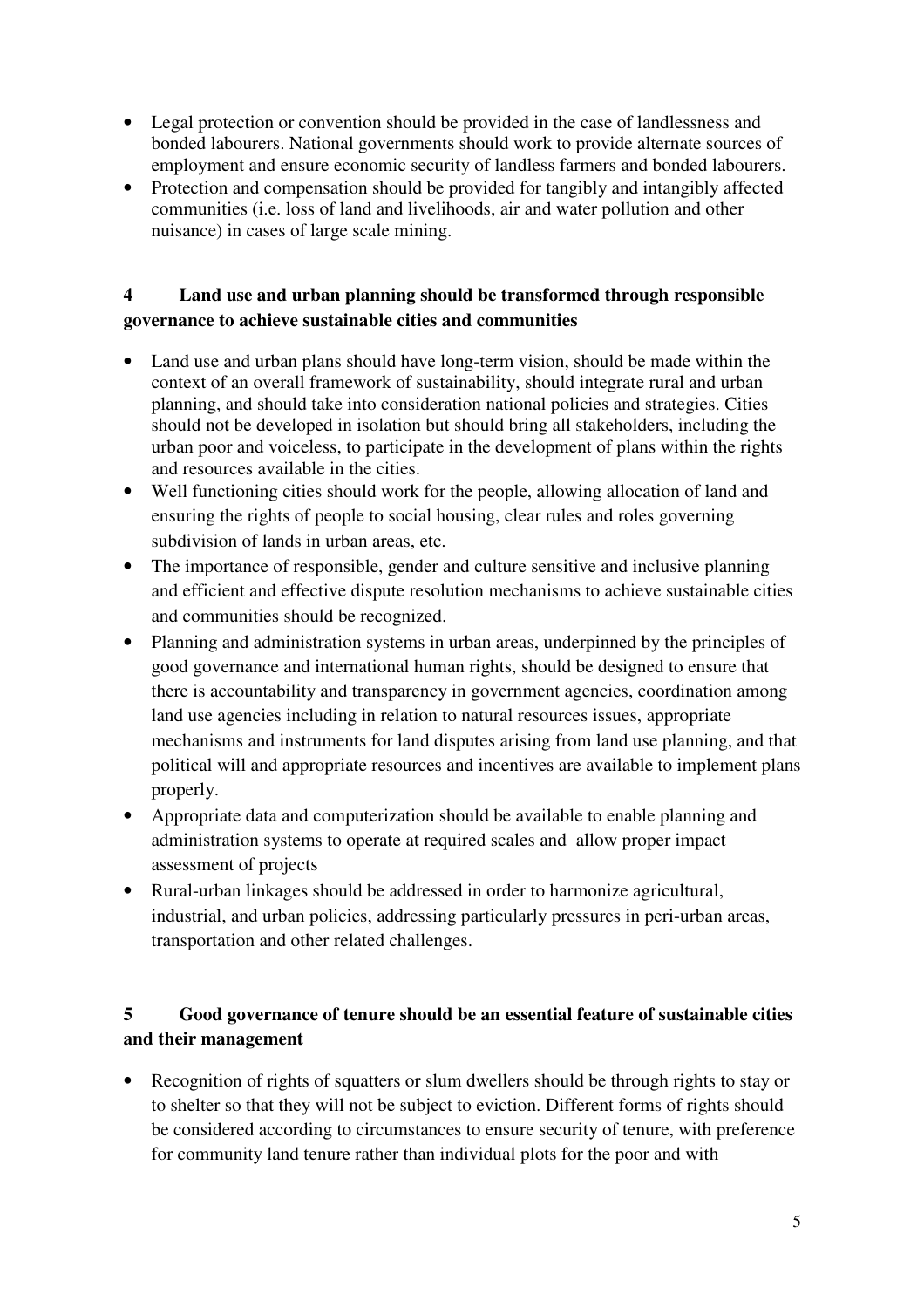communities empowered to control the processes through education and mechanisms for participation.

- Recognition that rapid urbanization and policies promoting it are root causes of landlessness should be universal.
- Compulsory acquisition of land and compensation are important issues in relation to urban development and expansion. Expropriations, where essential, should be linked to appropriate compensation and livelihood assistance which should prevent loss of livelihood and landlessness for farmers or urban dwellers whose land is acquired.
- There should be recognition of urban dwellers' "right to the city", which is equitable enjoyment and use of the cities and its public spaces within the principles of sustainability, democracy, equity and social justice. This includes the recognition of urban family dwellers' need for urban services, full exercise of their rights to adequate living standards and their need for support to function in complex legal systems, postconflict and disaster aftermaths and with rising property prices and commercial interests.

# **6 Land is a complex (production, housing, religious etc.) resource whose nature presents challenges in the face of developing fair and socially, politically, culturally and environmentally considerate land markets**

- Land is more than a market commodity. It also represents cultural identity, critical source of food security, the living environment, community livelihood and social cohesion. These different characteristics affect land tenure and markets and their operation. Their implications should be recognized, with appropriate checks and balances being in place to ensure a balance between land markets and non-economic values, and that user rights are respected and secured.
- Government policy on land allocation / (re-)distribution and development (infrastructure) should not only consider economic purposes, but take into account the multi-dimensional nature of land.
- Land markets and other access mechanisms should be effective and efficient with a transparent, accountable and participatory regulatory framework which ensures adequate access to land for all people. Land valuation systems should be independent and accountable, based on fair and transparent processes. Transparent and accessible information systems should be developed as a prerequisite for a fair land market.
- Land is also a community affair. Participatory planning and regulatory framework should be set in place to ensure effective, efficient and sustainable development with justice and equality. Communities' rights to benefit from value increases should be recognised and appropriate sharing of the benefits of development between the developer, the government and the farmer/provider of the land. Transparent and accessible information systems should be developed in order to achieve effective land management.
- Compulsory acquisition of land should be minimized although it may be a necessity for public benefit including for agrarian reforms. Assessment of compensation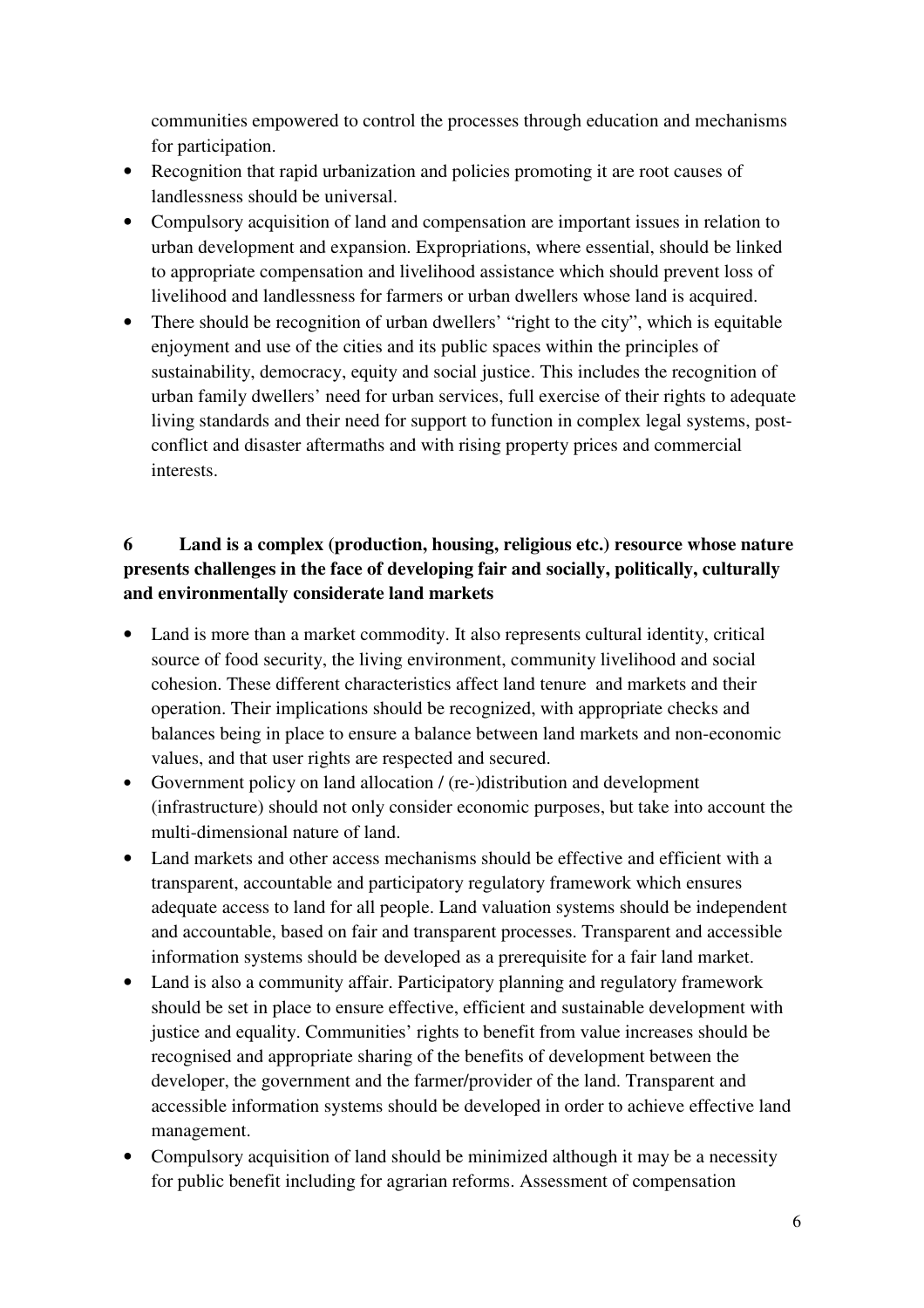(considering also social and environmental aspects) is a very important issue and compensation for those affected by compulsory acquisition should at least bring about similar level of living conditions of those affected.

• Safeguards are needed to prevent market-assisted land reforms from displacing vulnerable people from their land.

# **7 Government, academics, private sector, civil society and multilaterals and others should all have important roles in the context of developing land markets**

- Government should set up legal and institutional frameworks to build an effective, socially equitable, and just land market system to ensure equitable access to land and use rights of land, as well as peoples' participation and environmental sustainability.
- Governments should ensure that the costs of land development are not externalized and borne by the vulnerable. Governments should enable society to be a beneficiary of equitable land rents and land value, e.g. by property taxation and leasehold and benefit-sharing schemes.
- Complicated laws and overregulation are symptoms of weak governance. Government interventions in the operation of markets are better done using financial incentives, such as property taxation, than through administrative constraints and barriers.
- Academia should provided independent research on topical and critical issues affecting the land markets and the stakeholders, together with building capacities.
- Private sector should be active in developing codes of conduct on ethics and standards.
- Civil society could play an active role in bringing about a fair land market system, especially in terms of strengthening the capacity of communities and providing the checks and balances of power and different interests.
- Multilaterals should provide impartial platforms of capacity building, coordination and monitoring.

### **C. The next steps**

The Asian consultation is the second in the planned series of regional consultations, and will be followed by similar meetings in other regions of Africa, Asia-Pacific, Latin America, the Near East (Arabic speaking countries) and Europe. In addition two civil society and one private sector themed consultations will be held. The outcomes of these meetings, along with a global electronic consultation, will provide feedback on what should be considered when the Voluntary Guidelines are prepared.

The preparation of the Voluntary Guidelines will begin following the regional consultations. The draft version of the Voluntary Guidelines will be reviewed through a broad, participatory process. Participants of this workshop expressed keen interest to monitor this process its regional follow up in part through national and regional knowledge networks. The participants will be invited to review the draft and to propose improvements to make the Voluntary Guidelines more effective.